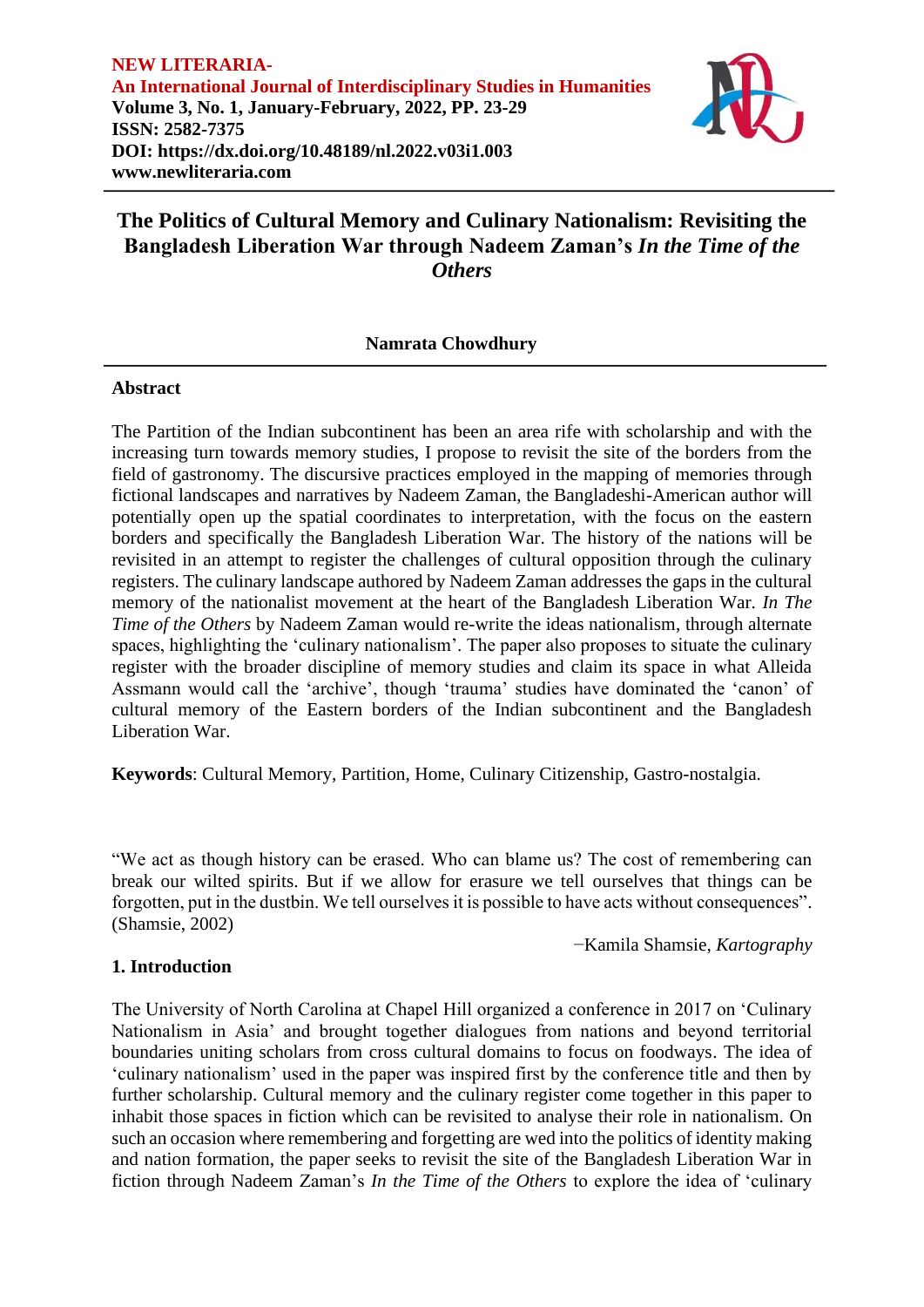# **The Politics of Cultural Memory ad Culinary Nationalism: Revisiting the Bangladesh Liberation War through Nadeem Zaman's** *In the Time of the Others*

nationalism'. Cultural theorist Aleida Assmann distinguishes between active and passive forms of remembering and forgetting as memory studies prepares grounds for revisiting those culinary sites that have "fallen out of the frames of attention". (Assmann, 2008, p. 98)

The Partition and the Western border of India had received greater critical attention in terms of the literary output than the Eastern borders and together, they became sites rife with a discussion on the "high politics of the break-up itself, the violence and major population movements, and the long shadows" which were cast upon three newly formed nation-states. (Schendel, 2001) (Harrington, 2016) The refugee and the displaced have subsequently been engaged in scholarly works as their experiences talk about "shared memory [that] could be a powerful mechanism through which the shelter-seekers acquired a specific identity" in 'Nostalgia of 'Desh', Memories of Partition'. (Raychaudhury, 2004) (Murshid, 2011) The state politics has made way for an exploration of the cultural dialogue that emerges in the culinary boundaries that divide and give the nation a distinct identity. These have been examined from the perspective of Bengali Hindu and Bengali Muslim food consumption practices in 'Culinary Boundaries and the Making of Bangladesh' (Mookherjee, 2008). What remains yet to be explored is the role of the culinary registers in the Bangladeshi nationalist practices, without a reference to the body of the displaced or the refugee or the wounded and the traumatized but that which participates in state politics vis-à-vis their eating.

Rituparna Roy in *The Newsletter* issued by the International Institute for Asian Studies in 2009 redirects the issue of the Western border grabbing the state attention while the crisis on the Eastern border for the "sense of urgency was totally lacking" and therefore assesses the role of Amitav Ghosh's *The Hungry Tide* in the light of the events its highlights and the voices it raises (Roy, 2009). But despite Roy's efforts to call to attention the Eastern borders, what remains elusive is that the experience is there on both the sides of the border drawn. And the Bangladesh side has devoted ample attention to state policies and politics (Ranjan, 2016) and the recent focus on 'creole nationalism' in Bangladesh, and the role of language and culture (Das, Bhattacharyya, & Sarma, 2020). Recent efforts to unearth testimonies surrounding the Partition and the Bangladesh Liberation War has resulted in (Das C., 2017) which too takes up from the methodological standpoint of memory studies to elaborate on the war, the violence and the resistance. The events of 1971 in fiction and non-fiction have been analysed from the methodological framework of gender studies too (Parvin, 2015) (Nimni & Khanom, 2016) leaving behind a gap when it comes to the politics of food consumption, eating, cooking, the people related to food and the culinary register altogether.

Nadeem Zaman's *In the Time of the Others* (2018) takes us through four such occasions where politics comes to the dinner table or the act of eating is itself politicized. It is these instances which warrant the scholar and the researcher to intervene and rescue from what Aleida Assmann calls "[t]he passive form of cultural forgetting" that "is related to nonintentional acts such as losing, hiding, dispersing, neglecting, abandoning, or leaving something behind" (Assmann, 2008, p. 98) that scholarship is guilty of. Scholarship has remarkably exercised the dietary politics on the bodies of the refugees and the displaced, but the dietary practices without these marginal figures seems to have escaped attention. Hunger, starvation, food provisioning in refugee camps have made their way to the political debate, but the dinner parties and the traditional cooks and the Madhu Canteen that Zaman imagines are yet to figure within the larger rhetoric of nationalist practices. What seems to have been the focus is the political resistance, the disciplining and regulating of bodies in the narrative, the officers and the uniforms, the soldiers and their checkpoints and the elaborate searches carried out in houses and compounds and people vanishing as the soldiers pushed and shoved the people in the villages to a corner. What seems to have been neglected in the course of the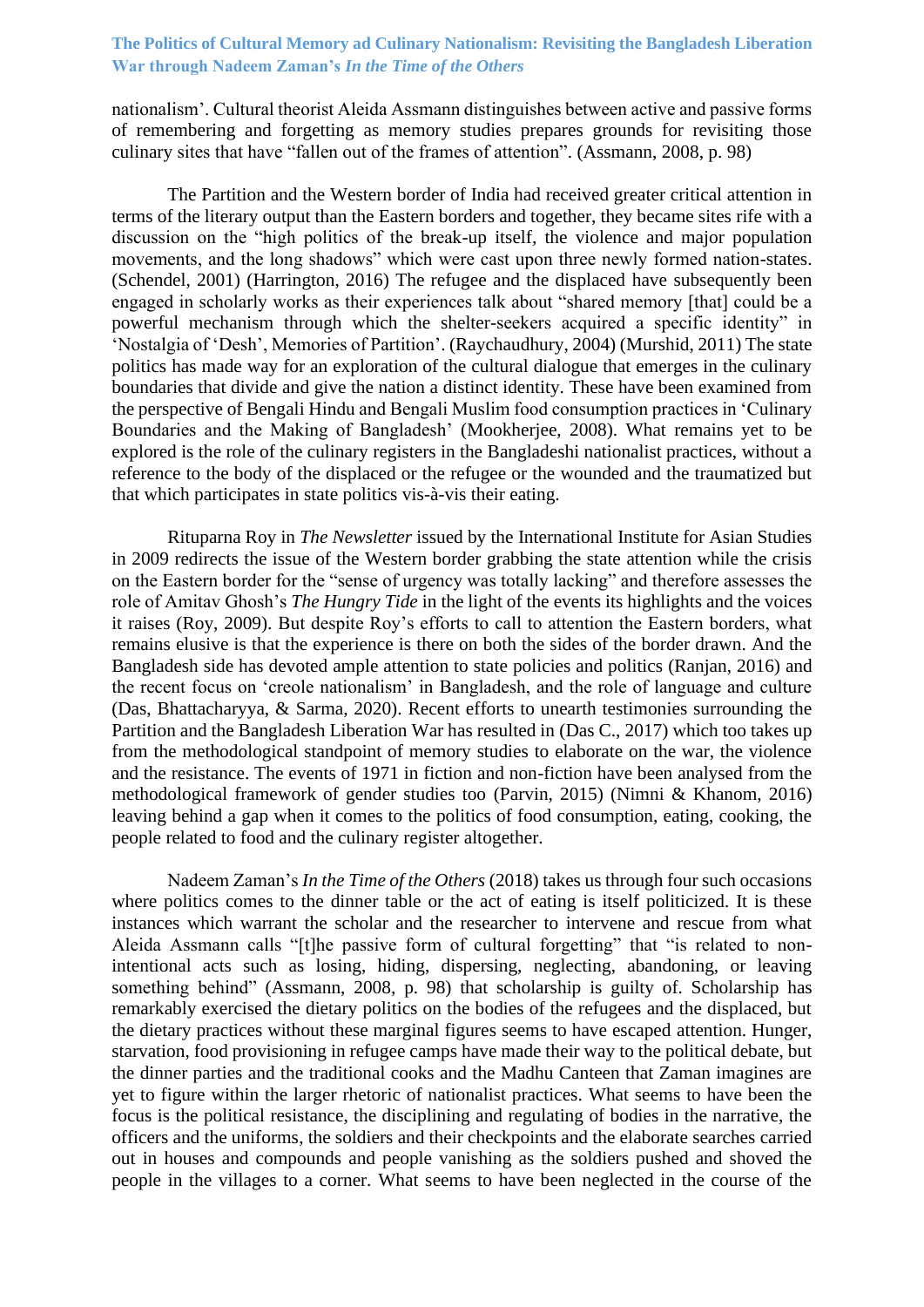narrative are the gatherings of people who sit down to eat together and what they eat in the course of their meals.

#### **2. The Politics of the Dinner Table Conversations**

The narrative takes us through the Chowdhury villa, the party organized by the Judge Mubarak, Sam Truman's place and finally the young revolutionaries. The Chowdhury villa, which is home to Kamruzzaman and Aisha, the former retired from government service and the latter in a teaching position at the University, have an almost insulating layer of "jackfruit and mango trees" surrounding their house, but foreign and radical elements manage to penetrate the hedged borders. (Zaman, 2018, p. 5) Imtiaz and the group Samina, Ranjan, Khoka, Mitali, Rounak, all come to the villa, the former for the purpose of selling the house he inherited and the latter with the design of organizing their resistance, the smaller faction, the University faction of the Mukti Bahini, under the mentorship of their teacher, Aisha Chowdhury. Mokaddas, "the long-time cook" in the family feeds Imtiaz, but his rough hands from "[d]ecades of grinding spices, chopping vegetables, and scouring clean his kitchen after meals" (Zaman, 2018, p. 7) refuses to caress, feed and nurture the bodies of the revolutionaries. Mokaddas's resistance to let these radicals, the young university goers feed themselves from this household, from the "rich cooking" (Zaman, 2018, p. 9) which Imtiaz enjoys, and was once savoured by the sons of the family because he was always afraid, they will bring trouble and disrupt the order of the house, thereby resisting change.

This resistance towards the "Chhatra League" and the ones branded "pseudointellectuals and troublemakers" (Zaman, 2018, p. 19), "bad elements" (Zaman, 2018, p. 18) does not only come from the cook, Mokaddas but also from the head of the family, Kamruzzaman, but they proudly call the Chowdhury villa their home, and on Aisha is seen "a grin…a mother watching her children squabble and finding it endearing". (Zaman, 2018, p. 20) The Bhutto-Mujib talks at the Intercontinental, and the plans for the demonstrations all are eventually accepted by the older lot, who wanted to remain faithful to tradition, and mistakenly thought the Mukti Bahini would challenge traditions.

Judge Suleiman Mubarak's home too has an outer layer of groves, "enclosed by lemon and banana trees" (Zaman, 2018, p. 35), but the Judge invites a party to penetrate the property. There is however, a stark difference between the Chowdhury home and the Mubarak home, as in the former, guests are welcome by the hosts themselves, but in the latter "[a] uniformed guard, flanked by two armed soldiers, asked the names of guests as they arrived and crosschecked them against a list on a clipboard one of the soldiers held" (Zaman, 2018, p. 29). The occasion for which the Judge has thrown a party "was the arrival of a new army officer and his wife" (Zaman, 2018, p. 29) and everyone around the coffee table or the dinner table later are identified by their rank, their uniform, their place in the country's official service. Imtiaz notes that "most of the conversation during the meal" led by Judge Mubarak "appeared increasingly and deliberately controlled" and elsewhere the "army officers held muted conversations with each other". (Zaman, 2018, p. 37)

It is more than a dinner party. Captain Fazal Shaukat and Umbreen, General Rao Farman, the American woman Helen, Walt, Kamruzzaman and Aisha, Imtiaz have their places set on the table," [a]t the long dinner table, half of them were army officers in uniform, all seated on one side, the same as the Shaukats" (Zaman, 2018, p. 36) and their roles, political, dictated and orchestrated by their host, the Judge. The presence of Helen and Walt in the state of affairs adds gravity, as Helen insists "Walt is a military history buff", and the subject "he majored" in and "the only student that knew where Pakistan was and what was happening here". (Zaman, 2018, p. 32) This was an occasion unlike the homely touch and caregiving of

*.*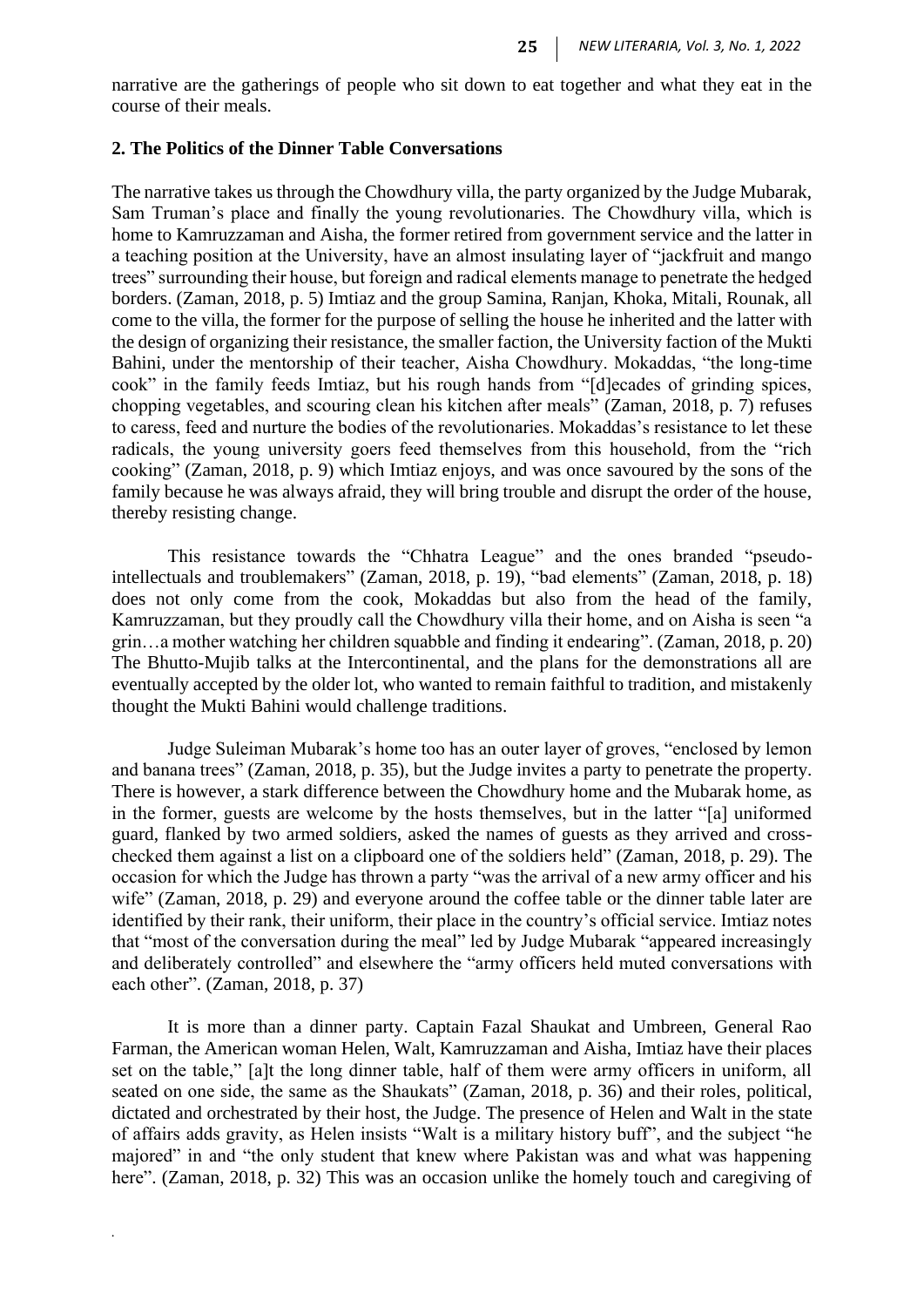# **The Politics of Cultural Memory ad Culinary Nationalism: Revisiting the Bangladesh Liberation War through Nadeem Zaman's** *In the Time of the Others*

Mokaddas and Aisha in the Chowdhury villa, where the party saw guests flowing in for "cocktail" and some remaining for the "dinner". (Zaman, 2018, p. 36) There was talk of the "martial law" and the "machine guns and checkpoints" and clearly sides were taken as is evident in Imtiaz's observation of the group gathered.

'They' signified the army. Each time it was alluded to, Imtiaz glanced at the party. It did appear as though the uniforms outnumbered the civilians, and a certain level of inequity was at work in the way the two groups were socializing. The uniforms were roaming freely, drinking like Prohibition-era regulars at a speakeasy, growing louder by the minute. Perhaps that was it, nothing more, Imtiaz thought. Too much liquor. And, yes, power, too, for many of the uniforms. It was, in the end, a party; power indeed to those that were enjoying it to their heart's desires. (Zaman, 2018, p. 33)

The uniformed servers with their plate of food are unable to soothe the tension that erupts as Aisha responds to the army officers and what follows is an "exodus of guests" post dinner which leaves only a handful of people with the Judge to enjoy the "coffee and tea" and "carafe of brandy" that the servers had placed in front of them. (Zaman, 2018, p. 41) The personal becomes political, as the dinner party, the uniformed guests, and the discussion all bring the state of affairs to the dinner table. The after-dinner conversation too had the mention of General Tikka Khan "Butcher of Baluchistan" which upset Kamruzzaman, and was possibly the evening that led him to soften towards the young revolutionaries who kept visiting Aisha. The food value is lost, eating becomes a mere social exercise that is regimented and regulated like the officers themselves and mirrors the spatial siege of the city by the martial law.

The dinner table and the conversation around it was the focus of the first section, but this section decodes the meaning of the food that is served on two separate occasions. The dishes cooked, the recipes perfected, elsewhere the staple grain all take us through the cultural landscape of the Bangladesh Liberation War. Cultural memory has been exploited to its very best by Zaman who takes us through different households, through the war-torn Bangladesh. While it is true that not all parts of Bangladesh, all corners, and every family suffered the same because of the war, fiction attempts to rescue from oblivion things forgotten at the very time that it essentializes the citizens with the body politic in a singular identity. Aleida Assmann talks about the "passive" form of cultural forgetting revealing: "What is lost but not materially destroyed may be discovered by accident at a later time in attics and other obscure depots, or eventually be dug up again by more systematic archaeological search". (Assmann, 2008, p. 98) As a scholar who is reading the sites of the Borders and the Bangladesh Liberation War in fiction, the culinary register undoubtedly bridges the gap and eating becomes a political act, and the dinner table doubles as the secretariat enclaves preparing for a political dialogue.

### **3. The 'heritage' speak: Delicacies and the Delectable**

The dinner table in this section will be revealed to betray the fact that eating is political. The Americans as Helen herself had declared, in the dinner party at Judge Mubarak's residence, are people "who can't get our shit together…and then we fly around all over the world dropping our values on everyone else". (Zaman, 2018, p. 42) Sam Truman, the "official of the U.S. consulate" (Zaman, 2018, p. 181) on one occasion has guests at his place, not to be referred to as 'home', and invites Helen, Walter and Imtiaz to join him for lunch. The table set, Imtiaz and Helen walk in to witness a royal spread as Sam Truman had "auditioned" suitable candidates for the position of his personal cook and found the suitable one among the six in the "one of many *khansamas* to the Nawab family of Dhaka". (Zaman, 2018, p. 184) The "sun-leathered skin" (Zaman, 2018, p. 184) of the cook is a replica of "the loose skin on the old cook's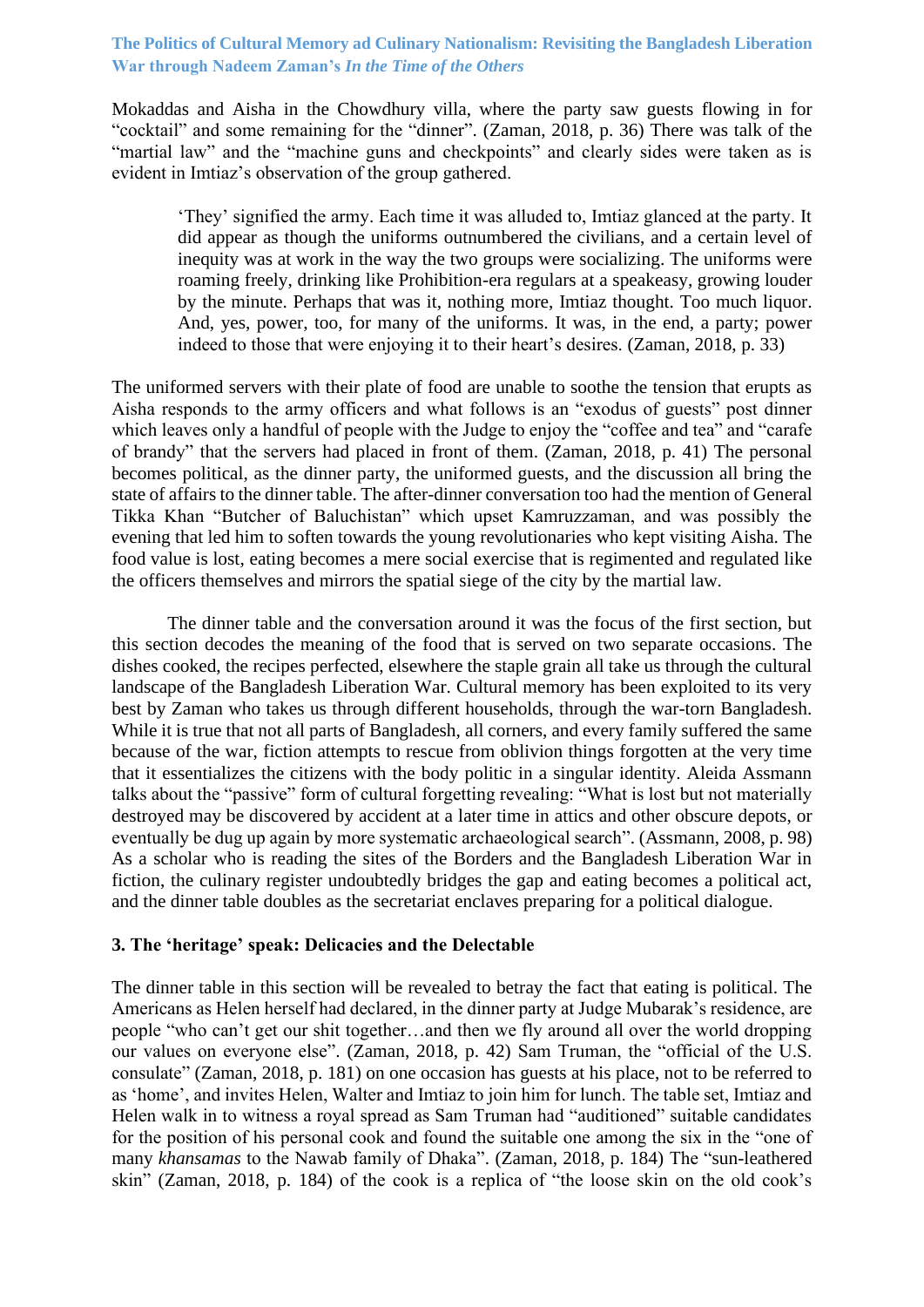[Mokaddas'] chin" (Zaman, 2018, p. 23) and yet the former remains nameless and the latter shines in all his distinctiveness.

The strategy that characterizes Sam Truman's cook and Mokaddas from the Chowdhury villa is reversed in the next section as the food cooked by the former gets greater mention than that by the latter. When Mokaddas Kaka has no one to feed his "rich cooking" to (Zaman, 2018, p. 9) the royal cook maintains his "age old protocol" to receive the feedback from his guests and curtsy "at the praise his work received". (Zaman, 2018, p. 184) This was no table set to feed the master and his handful of guests, but rather a spread for "very special occasions, weddings, Eid, formal dinners" and there was not one dish but a "range of dishes" placed in front of them. (Zaman, 2018, p. 184)

On an ordinary afternoon, for lunch, he [Sam Truman] was presented here with everything from Nargisi kofta to chicken korma, vegetable pulao, Mughlai parathas, beef kebabs, a rich raita with mint and dill, and for dessert, a choice between traditional rashmalai and kheer. (Zaman, 2018, p. 184)

The spread is "shamefully decadent" and Truman is quick to explain that the leftovers are never wasted and thrown away but sent to an orphanage, "that my cook used to volunteer for, after his services to the royal family" thereby making an effort to stabilize his position, as a representative of the American government, who were not to be identified with "war profiteers". (Zaman, 2018, p. 184)

The sinfully rich and decadent dishes that featured regularly on Sam Truman's menu are in glaring juxtaposition to that of Khoka, Ranjan, Mitali, Samina and Rounak's. These are men and women, who are not part of the Mukti Bahini, but have taken up arms against the forces that have not only occupied their home, but also branded their nationalist call as illegitimate. When the company visits the Chowdhury villa to meet and discuss matters with their mentor, Aisha, they are satisfied with the morsels that Mokaddas begrudgingly parts with. When they were on their own, their spread included "days-old leftovers, rice, dried fish, lentils". (Zaman, 2018, p. 293) The meal that they sit down to is neither nutritious, nor rich, nor appetizing, but rather the rice strewn with stones too many, which cannot be picked out, which "tortured their molars with a vicious quaking jolt", the "fish had bugs" and the "water in the lentils was pestilential". (Zaman, 2018, p. 293)

Each of them devoured the food just to fill their stomach and give it some respite, the hunger pangs silenced, so they could plan their execution, as they were the "constant phantom of Mukti killers" stalking their prey. (Zaman, 2018, p. 278) These were revolutionaries whose 'Madhu Canteen' the shelter, the kitchen that not only doled out food to the hungry university students but also doubled as their landmark for gatherings when on campus, to discuss political scenarios and critique strategies. It was their perpetual hunger, their loss of the beloved Madhu Canteen which was razed to rubble and the death of their mates on campus which had turned them into these phantom creatures, who did not starve for food, but for independence.

#### **4. Conclusion**

*.*

In a review of the four distinct passages from Nadeem Zaman's *In The Time of the Others*, set against the backdrop of the Bangladesh Liberation War, the paper addresses the fact that the culinary register and its role in the state politics had remained unexplored and 'forgotten' as a cultural practice. The recovery is orchestrated through this paper and the two distinct sections that address two different angles to the domain of the 'culinary nationalism'. Priscilla Parkhurst Ferguson in the article 'Culinary Nationalism' writes of an occasion in the West where "cuisine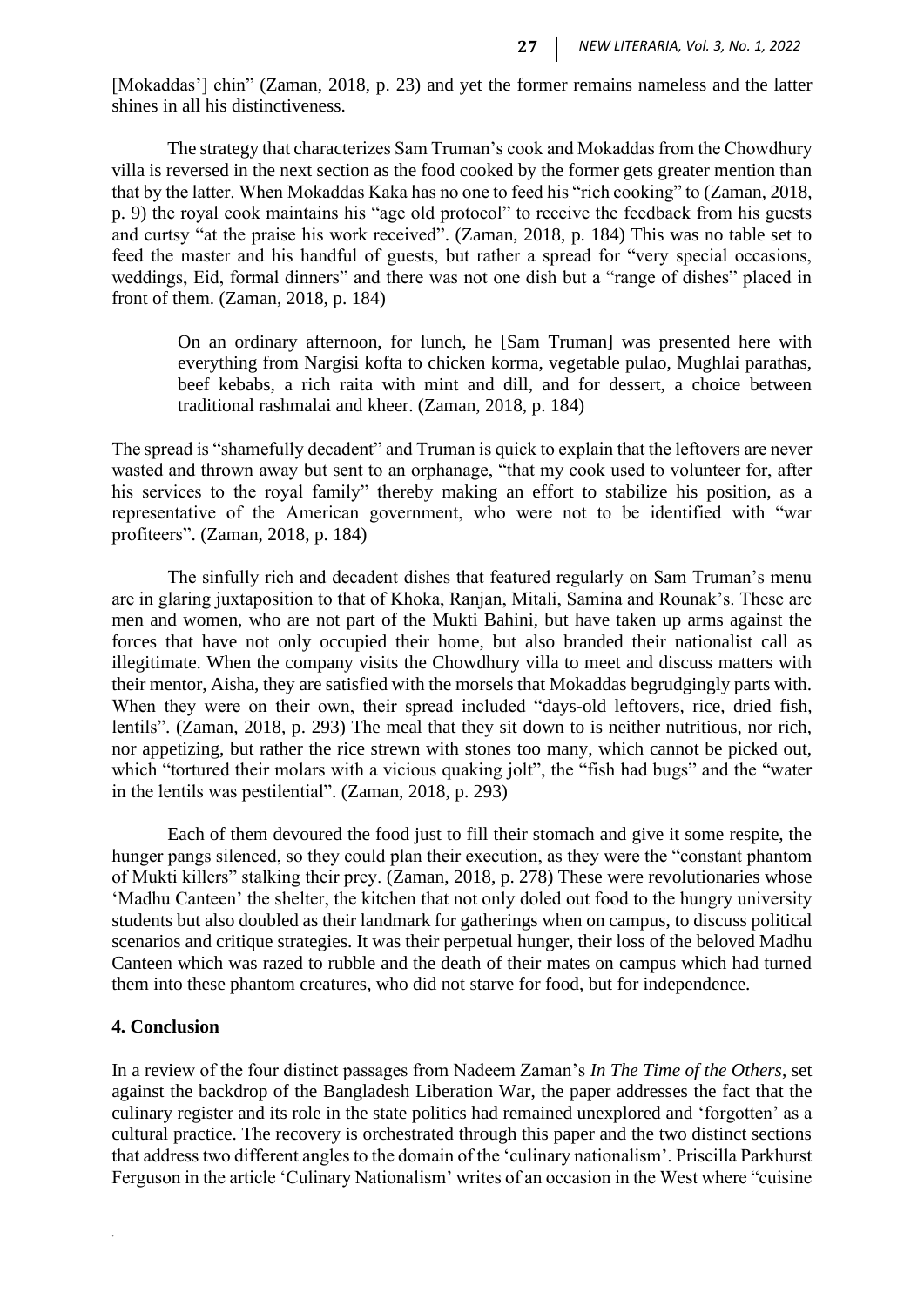### **The Politics of Cultural Memory ad Culinary Nationalism: Revisiting the Bangladesh Liberation War through Nadeem Zaman's** *In the Time of the Others*

and nation are seen to coincide" (Ferguson, 2010, p. 102) and this too can stand true for the discourse on South Asia, and a historically turbulent period in its past, where as Ferguson points out: "The recourse to tradition, to cultural values, to culinary practices and political principles of the past, responded to pervasive worries of loss of identity". (Ferguson, 2010, p. 104) The table that is set for Sam Truman indeed takes recourse to tradition and is gentle reminder of the nation's greatness, but this serves not only as a marker of the nation's heritage, its rich and diverse cuisine but also as a marker for the disparity as the nation struggles to feed nutritious food to its 'protectors' whereas it spreads a lavish banquet in front of its enemy collaborators. Ferguson further contends: "That culinary country is not to be found in the extravagant creations of celebrated (male) chefs in fancy modern restaurants but rather in the unpretentious, familiar dishes made every day in ordinary kitchens by everyday cooks". (Ferguson, 2010, p. 102) And the 'culinary country' that Nadeem Zaman celebrates, poised at the verge of war and peace, is a country with diverse practices and tastes and eating habits, all united in the fact that the culinary register speaks of not the personal but the political.

In the Introduction to *Theory and Practice in Heritage and Sustainability: Between past and future*, the editors introduce heritage as "often perceived simplistically as 'protecting the past', or even 'saving' or 'rescuing' it, is in fact as complex and elusive to define as are the words 'culture' and 'sustainability'". (Auclair & Fairclough, 2015, p. 3) Zaman's narrativising of the fictional events in the history of the nation renders meaning to apparently innocent culinary registers. The state politics, the war and the armed resistance have been in scholarship the canonical domains of study, as Assmann defines the canon, vis-à-vis the analogy of the "prestigious objects" in the museum that are destined to "make a lasting impression" (Assmann, 2008, p. 99). The culinary register in this narrative is like the "other paintings and objects in peripheral spaces" in the museum, "not publicly presented", but these are a part of the "storehouse for cultural relicts" the borders of fiction. (Assmann, 2008, p. 99) Zaman's text in the context of the culinary registers "are open to new contexts and lend themselves to new interpretations" (Assmann, 2008, p. 99) thereby contributing to the 'culinary nationalism'.

The plurality in the culinary space which had remained in the "passive dimension of cultural memory" is in the words of Aleida Assmann "stored" and "potentially available" in the range of literature that exists on the eastern borders of the Partition and the Bangladesh Liberation War, for the "academic researcher or the artist to examine the contents of the archive and to reclaim the information by framing it within a new context". (Assmann, 2008, p. 103)

#### **Reference**

- Assmann, A. (2008). Canon and Archive. In A. Erll, & A. Nünning (Eds.), *Cultural Memory Studies: An International and Interdisciplinary Handbook.* Walter de Gruyter GmbH & Co.
- Auclair, E., & Fairclough, G. (2015). Living between past and future: An Introduction to heritage and cultural sustainability. In *Theory and Practice in Heritage and Sustainability: Between past and future*. Routledge.
- Das, C. (2017). *In the Land of Buried Tongues: Testimonies and Literary Narratives of the War of Liberation of Bangladesh.* Oxford University Press.
- Das, T. K., Bhattacharyya, R., & Sarma, P. K. (2020). Revisiting geographies of nationalism and national identity in Bangladesh. *Geo Journal*. https://doi.org/10.1007/s10708-020- 10305-1
- Ferguson, P. P. (2010). Culinary Nationalism. *Gastronomica: The Journal of Food and Culture, 10*(1), 102-109. https://www.jstor.org/stable/10.1525/gfc.2010.10.1.102
- Harrington, L. (2016). Crossing Borders in Partition Studies and the Question of the Bangladesh Liberation War. *Postcolonial Text, 11*(2), 1-16. https://eprints.soas.ac.uk/22739/1/2003-9676-1-PB.pdf